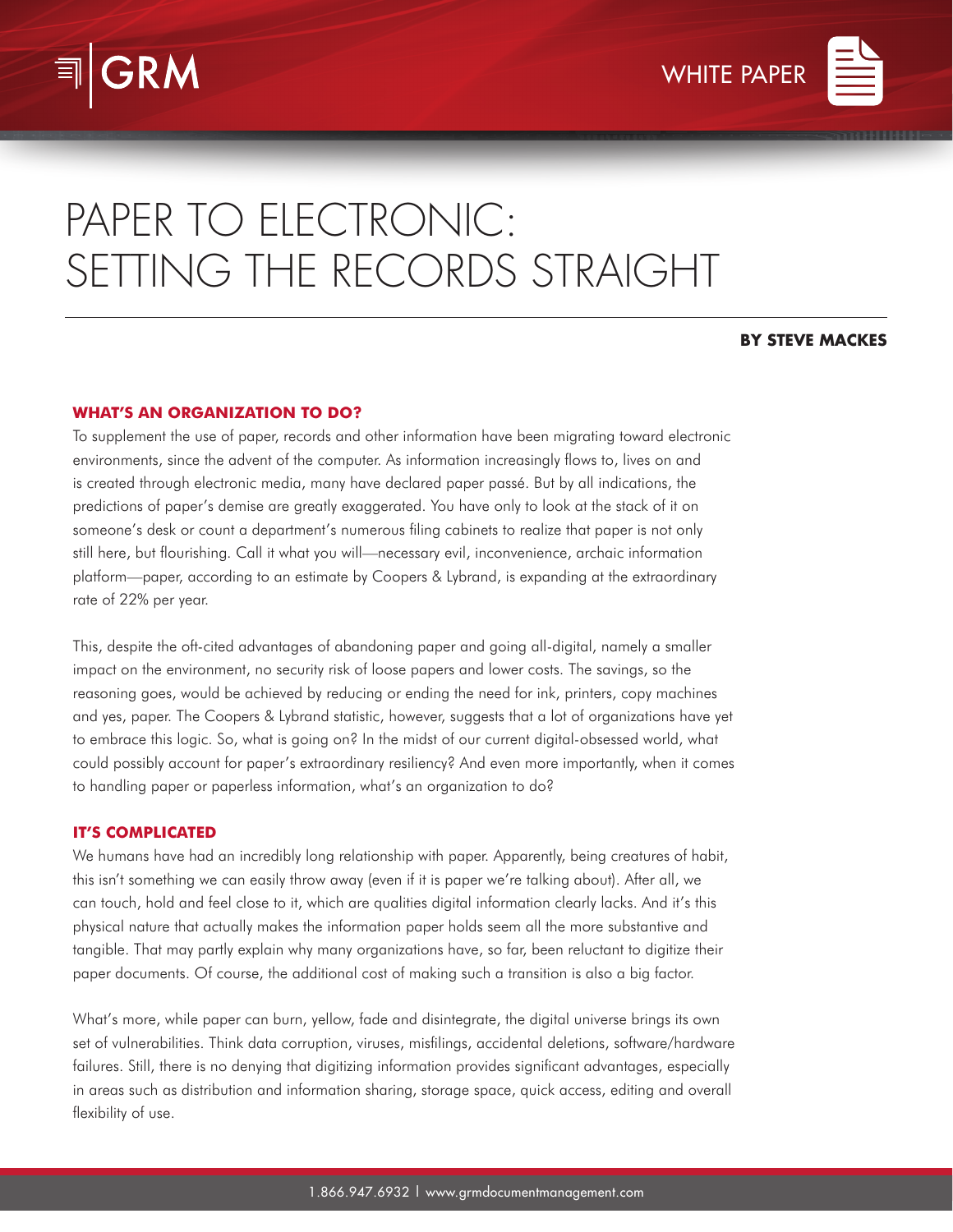

#### **TAKING A BLENDED, HYBRID APPROACH**

The truth is, there are environments where paper and electronic records can capably co- exist and support each other. Even in a transitional state, both paper and electronic records are needed at least until the transition is complete. In moving records from paper to digital form, striking a balance (even if temporary) between paper and digitized records, and trying to reduce information volume, a company like GRM can really help.

Drawing upon its knowledgeable experts and extensive resources, GRM works in partnership with each client to devise a custom, optimal solution. What is recommended, and what more and more organizations are adopting, is a blended paper/electronic hybrid approach along with an ongoing program to eliminate unnecessary information in both formats. This response delivers a number of advantages that include quicker and easier accessibility, secure backup and the gaining/maintaining of better overall information control. Having vital documents both on paper and digitized also provides added backup insurance over the vulnerabilities inherent in one format or the other, i.e. paper deterioration or data corruption.

#### **PAPER/DIGITAL SUPPORT SERVICES**

An information management specialist like GRM takes a holistic approach, supporting the entire lifecycle of paper and electronic records. It enhances a client's operations and ability to thrive and expand by providing a range of best practice services that include:

- Hard Copy Records Management stored in secure, offsite facilities, tracked by barcode; destruction of hard copies occurs in accordance with client Retention Schedules
- Electronic Document Management Platform featuring a wide range of cost- effective SaaS (Software As A Service) benefits. Delivered as an outsourced, web-based, on-demand service, this type of hosted document management system yields substantial savings for clients by elminating upfront capital expenditures, the need to purchase additional hardware/software, ongoing maintenance costs, internal IT-support issues and future hardware upgrades.
- Business Processing Automation Through the intelligent combining of content with single sign-in, back-end applications and other automated services this technology can significantly improve internal collaboration and external customer service. It gives departments, divisions and entire organizations the ability to plan and implement a wide range of manageable process-driven solutions.
- Scan-On-Request this type of service enables fast, on-request electronic delivery of hardcopy records and allows immediate access to documents and records stored offsite.
- Timely Pick Ups/Deliveries including rapid response in the case of emergencies On or Offsite Scanning—quickly converts paper documents to digital; streamlines and facilitates the storing and retrieval of important paper-originating information.
- Compliance Consulting keeping clients current with all relevant regulations, which are constantly changing on local, state, federal and international levels; it's critical that services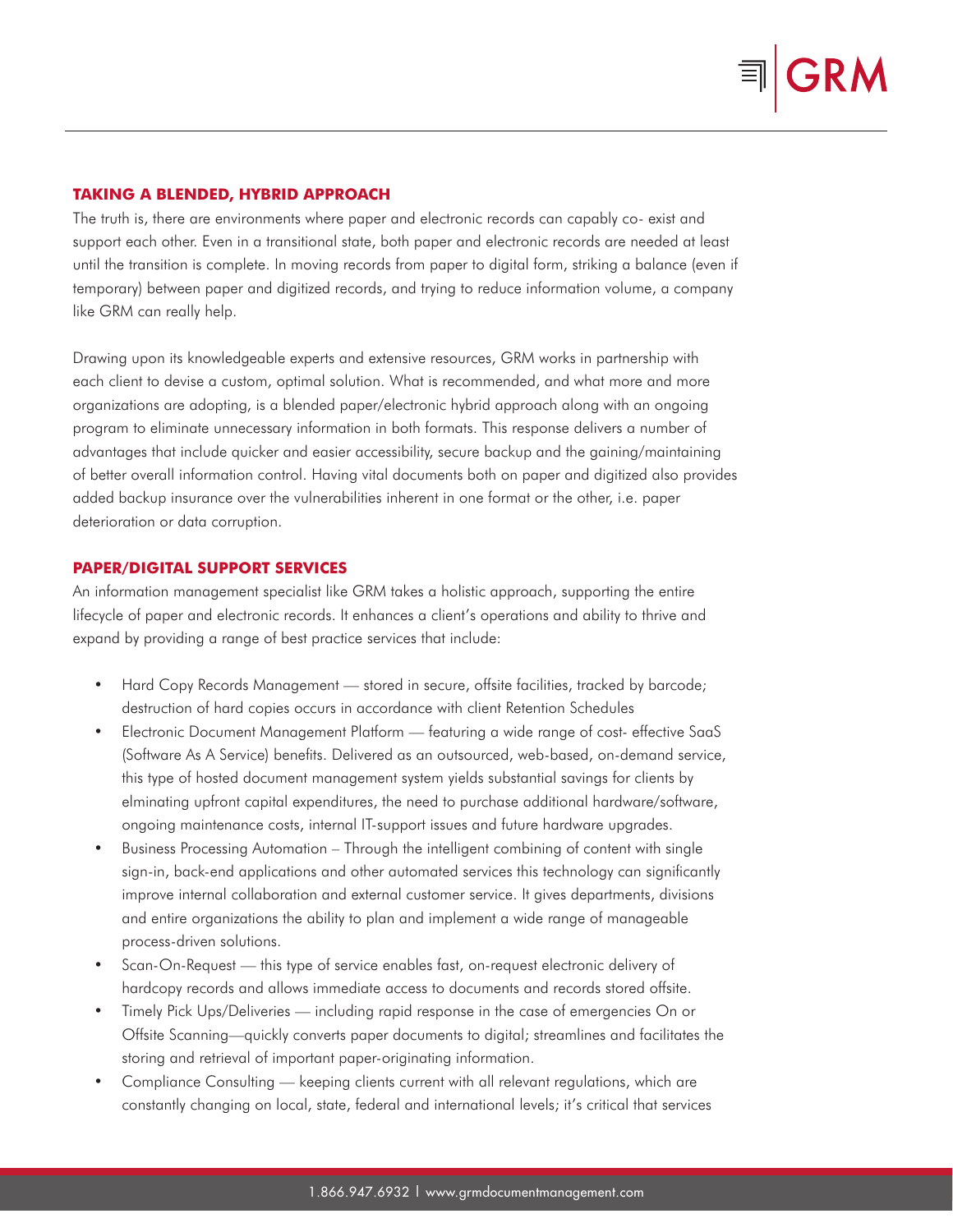and systems are able to track chain-of-custody from the moment a record is received.

- Litigation Support maintaining a state-of-the-art system for locating and delivering files quickly and efficiently; scanning paper documents and electronically delivering their content when needed.
- Security Physical documents are barcoded, indexed and then randomly stored offsite in boxes and in secure multiple locations These procedures prevent the loss or misplacement of hard copy records while minimizing the risk of corporate sabotage and disaster-related loss or damage. Web hosting such as that provided by GRM is SAS 70 Type II and ISO 9000:2001 certified and provide a number of 24/7 security measures. Username/password sign-ins allow access only to authorized users. Documents are firewall-protected and electronically archived in a mirrored repository. And every piece of information is continually tracked through an ongoing chain-of-custody audit trail.
- Built- in Retention, Destruction Dates and Proof of Destruction with retention schedules prepared to an organization's specific needs; designed to maintain control over information, eliminate unnecessary information and minimize legal, financial, security and privacy risks. Final client authorization is required for actual destruction to proceed.

# **COST-EFFECTIVE IN EVERY WAY**

The notion that internal storage/preservation is more efficient and less expensive than contracting with an outside provider is faulty in every regard.

In 2006, The Boston Globe newspaper reported on a study by The Delphi Group, a Boston consultancy. Key findings showed that approximately 15% of all papers handled in businesses became lost and that 30% of an organization's time, on average, was spent trying to find lost documents. In a separate study, Coopers & Lybrand determined that U.S. companies spend approximately \$120.00 in labor to find a misfiled document and \$220.00 to reproduce a lost document. These studies show that organizations are paying a steep price, in lost and misplaced documents alone, by choosing to manage information themselves. And it's an unnecessary cost given that the use of a reliable outside provider like GRM virtually eliminates misplaced and lost documents.

Even with information storage, enlisting an outside provider costs far less than what is spent when organizations do it themselves. The State of Michigan, in a study comparing onsite and offsite records storage made the following determinations:

- Estimated costs of onsite records storage \$32.50 per cubic foot per year, including space and filing cabinets.
- Estimated costs of using an offsite records storage vendor between \$1.50 and \$3.00 per cubic foot per year.

That's not even close. And the benefits don't stop there. A provider such as GRM, with its web-based